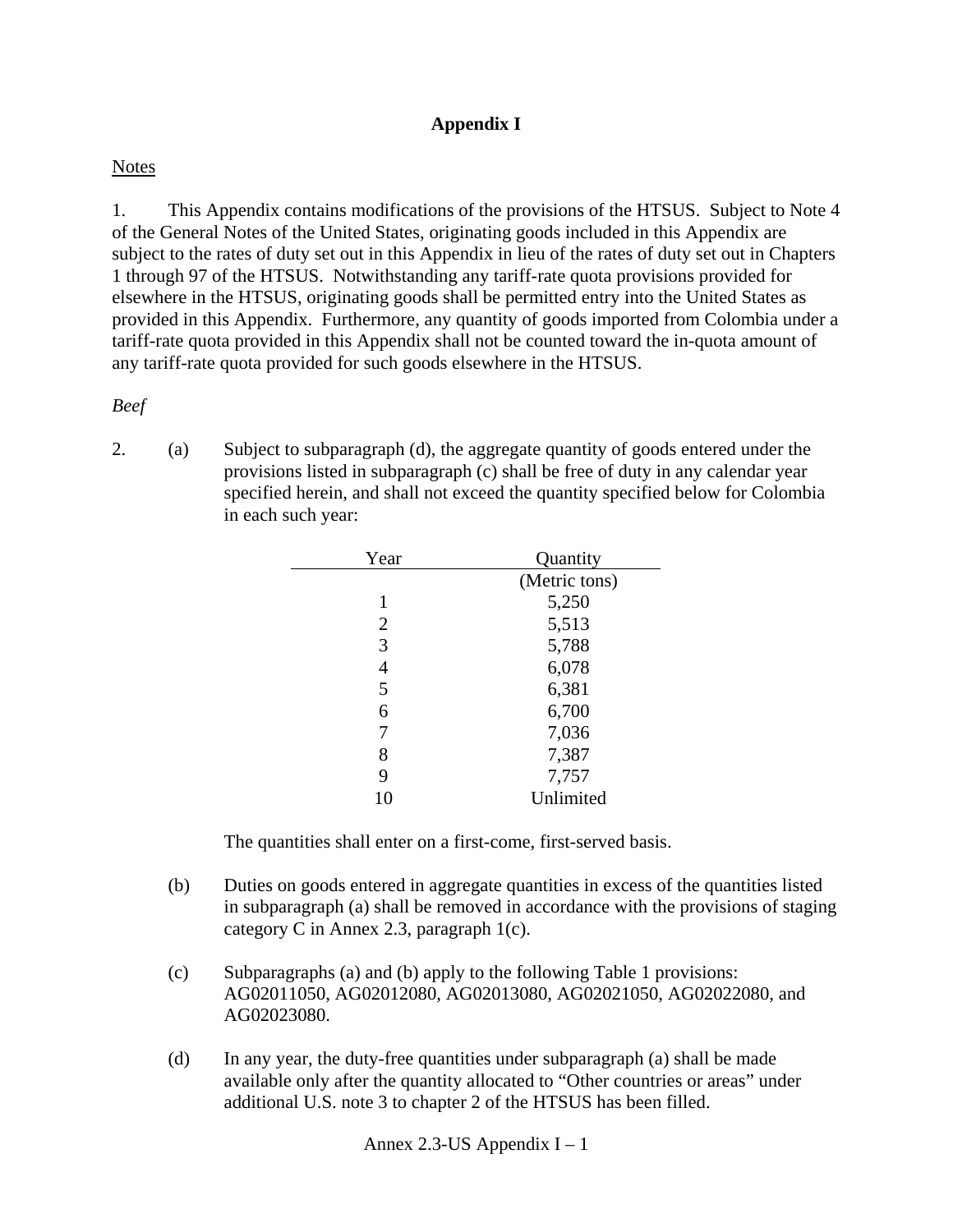#### *Fluid Milk and Cream*

3. (a) The aggregate quantity of goods entered under the provisions listed in subparagraph (c) shall be free of duty in any calendar year specified herein, and shall not exceed the quantity specified below for Colombia in each such year:

| Year           | Quantity      |
|----------------|---------------|
|                | (Metric tons) |
| 1              | 110           |
| $\overline{2}$ | 121           |
| 3              | 133           |
| 4              | 146           |
| 5              | 161           |
| 6              | 177           |
| 7              | 195           |
| 8              | 214           |
| 9              | 236           |
| 10             | 259           |
| 11             | Unlimited     |

The quantities shall enter on a first-come, first-served basis.

- (b) Duties on goods entered in aggregate quantities in excess of the quantities listed in subparagraph (a) shall be removed in accordance with the provisions of staging category T in Annex 2.3, paragraph  $1(g)$ .
- (c) Subparagraphs (a) and (b) apply to the following Table 1 provisions: AG04013025 and AG04039016.

#### *Butter*

4. (a) The aggregate quantity of goods entered under the provisions listed in subparagraph (c) shall be free of duty in any calendar year specified herein, and shall not exceed the quantity specified below for Colombia in each such year:

| Year           | Quantity      |
|----------------|---------------|
|                | (Metric tons) |
| 1              | 2,200         |
| $\overline{2}$ | 2,420         |
| 3              | 2,662         |
| 4              | 2,928         |
| 5              | 3,221         |
| 6              | 3,543         |
|                | 3,897         |
| 8              | 4,287         |

Annex 2.3-US Appendix  $I - 2$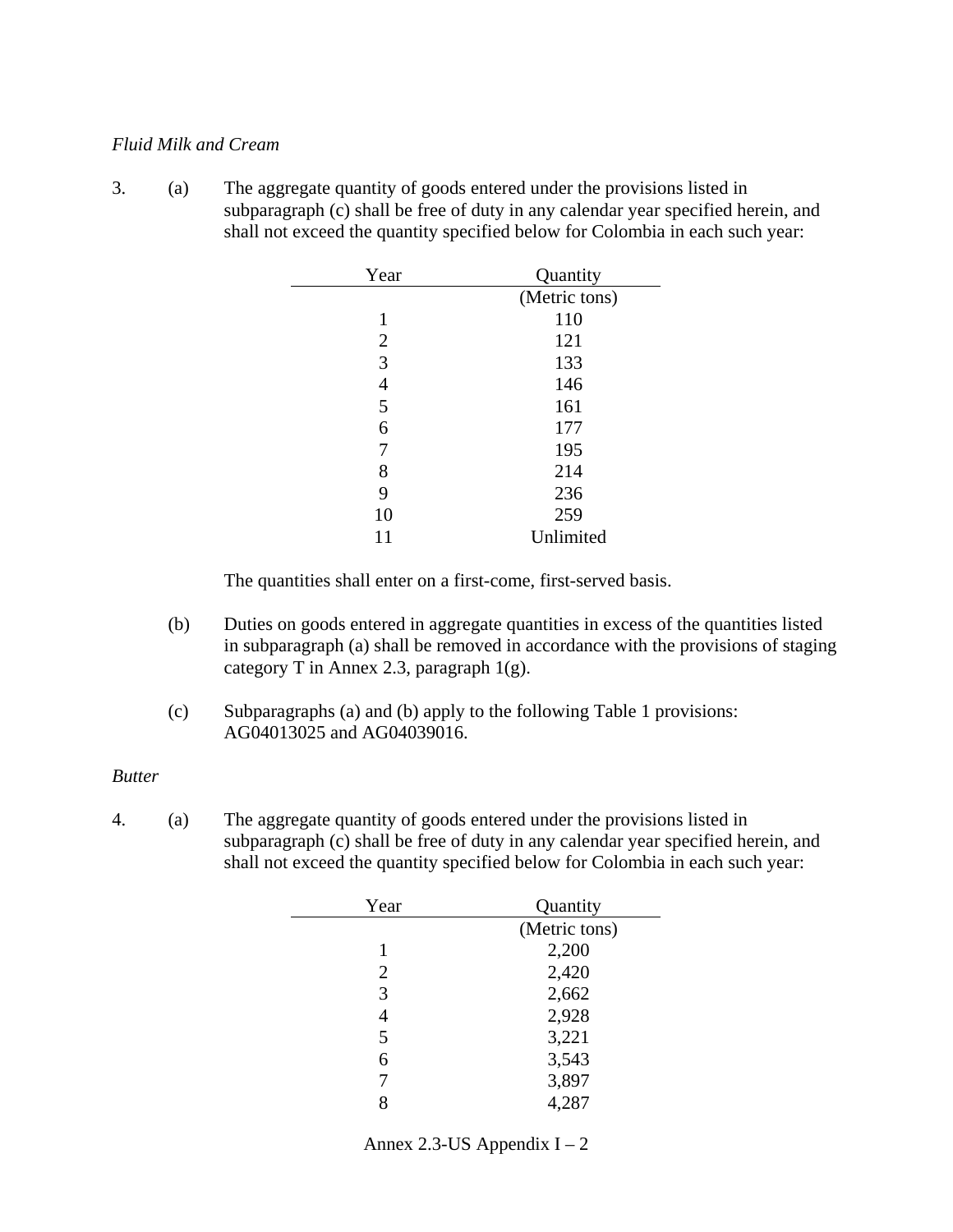| 9  | 4,716     |
|----|-----------|
| 10 | 5,187     |
| 11 | Unlimited |

The quantities shall enter on a first-come, first-served basis.

- (b) Duties on goods entered in aggregate quantities in excess of the quantities listed in subparagraph (a) shall be removed in accordance with the provisions of staging category T in Annex 2.3, paragraph 1(g).
- (c) Subparagraphs (a) and (b) apply to the following Table 1 provisions: AG04013075, AG04039078, AG04051020, AG04052030, AG04059020, AG21069026, and AG21069036.

#### *Cheese*

5. (a) The aggregate quantity of goods entered under the provisions listed in subparagraph (c) shall be free of duty in any calendar year specified herein, and shall not exceed the quantity specified below for Colombia in each such year:

| Year           | Quantity      |
|----------------|---------------|
|                | (Metric tons) |
| 1              | 5,060         |
| $\overline{2}$ | 5,566         |
| 3              | 6,123         |
| $\overline{4}$ | 6,735         |
| 5              | 7,408         |
| 6              | 8,149         |
| 7              | 8,964         |
| 8              | 9,861         |
| 9              | 10,847        |
| 10             | 11,931        |
| 11             | 13,124        |
| 12             | 14,437        |
| 13             | 15,880        |
| 14             | 17,468        |
| 15             | Unlimited     |

- (b) Duties on goods entered in aggregate quantities in excess of the quantities listed in subparagraph (a) shall be removed in accordance with the provisions of staging category D in Annex 2.3, paragraph 1(d).
- (c) Subparagraphs (a) and (b) apply to the following Table 1 provisions: AG04061008, AG04061018, AG04061028, AG04061038, AG04061048,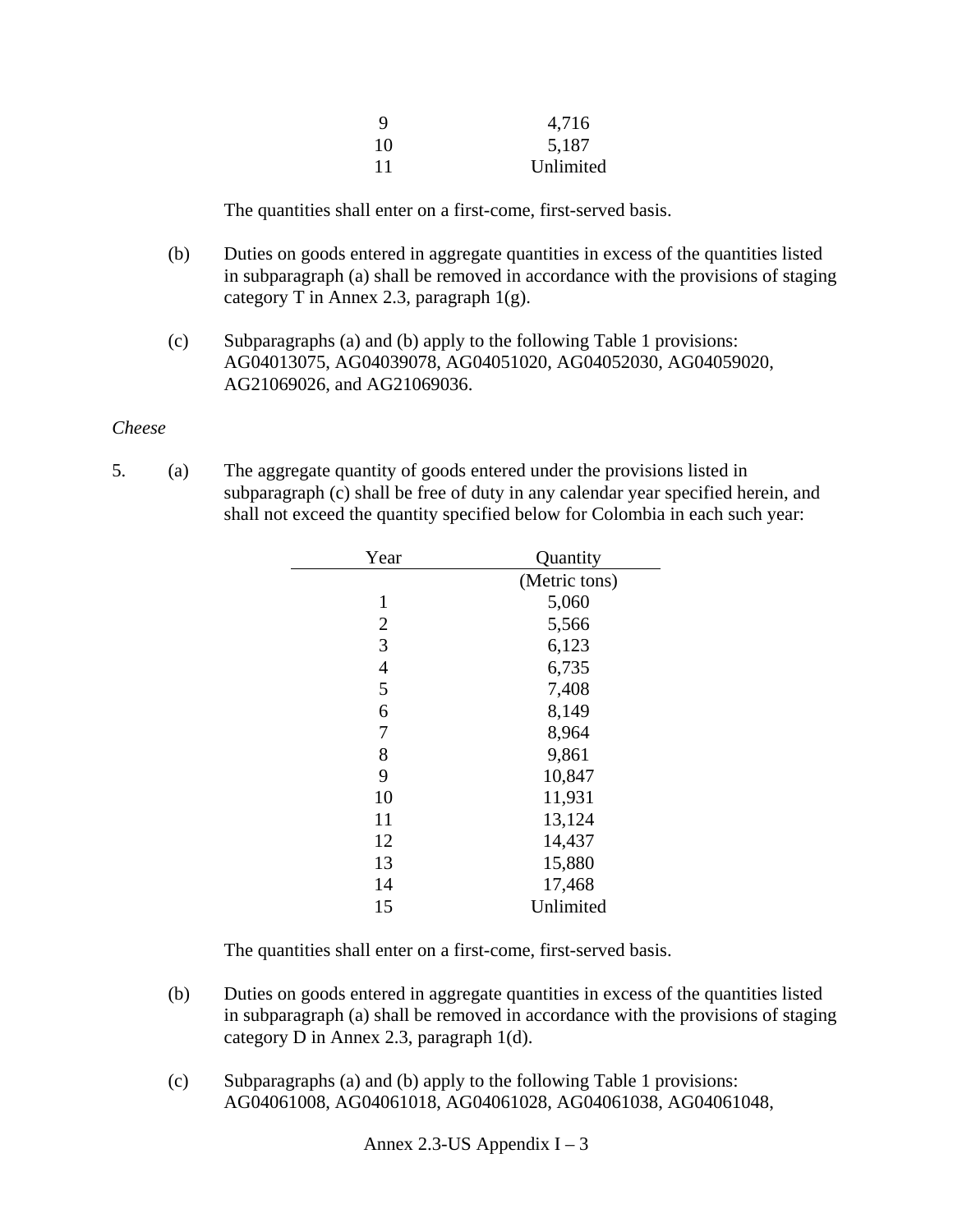AG04061058, AG04061068, AG04061078, AG04061088, AG04062028, AG04062033, AG04062039, AG04062048, AG04062053, AG04062063, AG04062067, AG04062071, AG04062075, AG04062079, AG04062083, AG04062087, AG04062091, AG04063018, AG04063028, AG04063038, AG04063048, AG04063053, AG04063063, AG04063067, AG04063071, AG04063075, AG04063079, AG04063083, AG04063087, AG04063091, AG04064070, AG04069012, AG04069018, AG04069032, AG04069037, AG04069042, AG04069048, AG04069054, AG04069068, AG04069074, AG04069078, AG04069084, AG04069088, AG04069092, AG04069094, AG04069097, and AG19019036

## *Processed Dairy Products*

6. (a) The aggregate quantity of goods entered under the provisions listed in subparagraph (c) shall be free of duty in any calendar year specified herein, and shall not exceed the quantity specified below for Colombia in each such year:

| Year           | Quantity      |
|----------------|---------------|
|                | (Metric tons) |
| 1              | 2,200         |
| $\overline{2}$ | 2,420         |
| 3              | 2,662         |
| $\overline{4}$ | 2,928         |
| 5              | 3,221         |
| 6              | 3,543         |
| 7              | 3,897         |
| 8              | 4,287         |
| 9              | 4,716         |
| 10             | 5,187         |
| 11             | 5,706         |
| 12             | 6,277         |
| 13             | 6,905         |
| 14             | 7,595         |
| 15             | Unlimited     |

- (b) Duties on goods entered in aggregate quantities in excess of the quantities listed in subparagraph (a) shall be removed in accordance with the provisions of staging category D in Annex 2.3, paragraph 1(d).
- (c) Subparagraphs (a) and (b) apply to the following Table 1 provisions: AG04022950, AG04029990, AG04031050, AG04039095, AG04041015, AG04049050, AG04052070, AG15179060, AG17049058, AG18062082, AG18062083, AG18063270, AG18063280, AG18069008, AG18069010, AG19011030, AG19011040, AG19011075, AG19011085, AG19012015,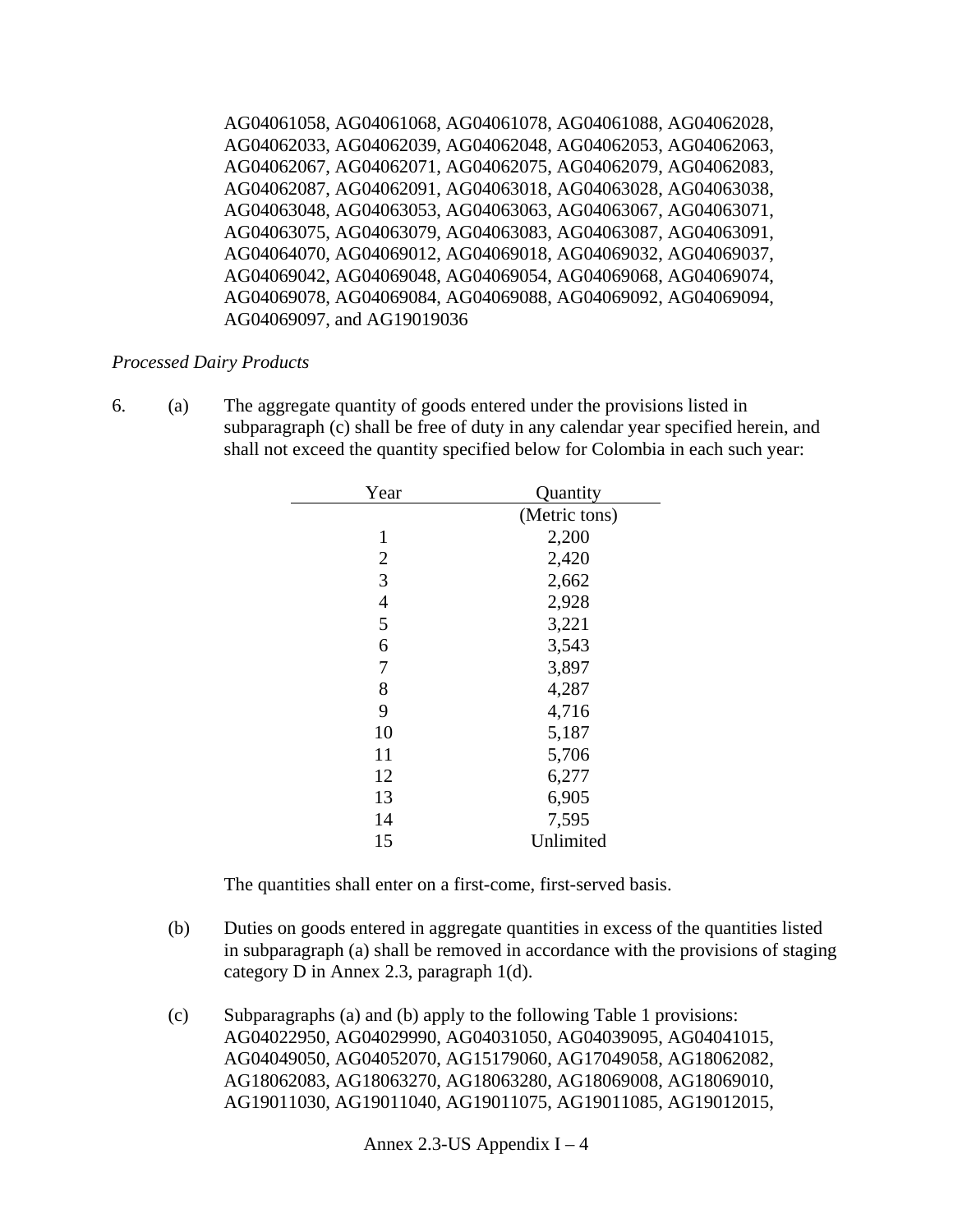#### AG19012050, AG19019043, AG19019047, AG21050040, AG21069009, AG21069066, AG21069087, and AG22029028.

### *Ice Cream*

7. (a) The aggregate quantity of goods entered under the provisions listed in subparagraph (c) shall be free of duty in any calendar year specified herein, and shall not exceed the quantity specified below for Colombia in each such year:

| Year           | Quantity      |
|----------------|---------------|
|                | (Metric tons) |
| 1              | 330           |
| $\overline{2}$ | 363           |
| 3              | 399           |
| 4              | 439           |
| 5              | 483           |
| 6              | 531           |
| 7              | 585           |
| 8              | 643           |
| 9              | 707           |
| 10             | 778           |
| 11             | Unlimited     |

- (b) Duties on goods entered in aggregate quantities in excess of the quantities listed in subparagraph (a) shall be removed in accordance with the provisions of staging category T in Annex 2.3, paragraph 1(g).
- (c) Subparagraphs (a) and (b) apply to the following Table 1 provision: AG21050020.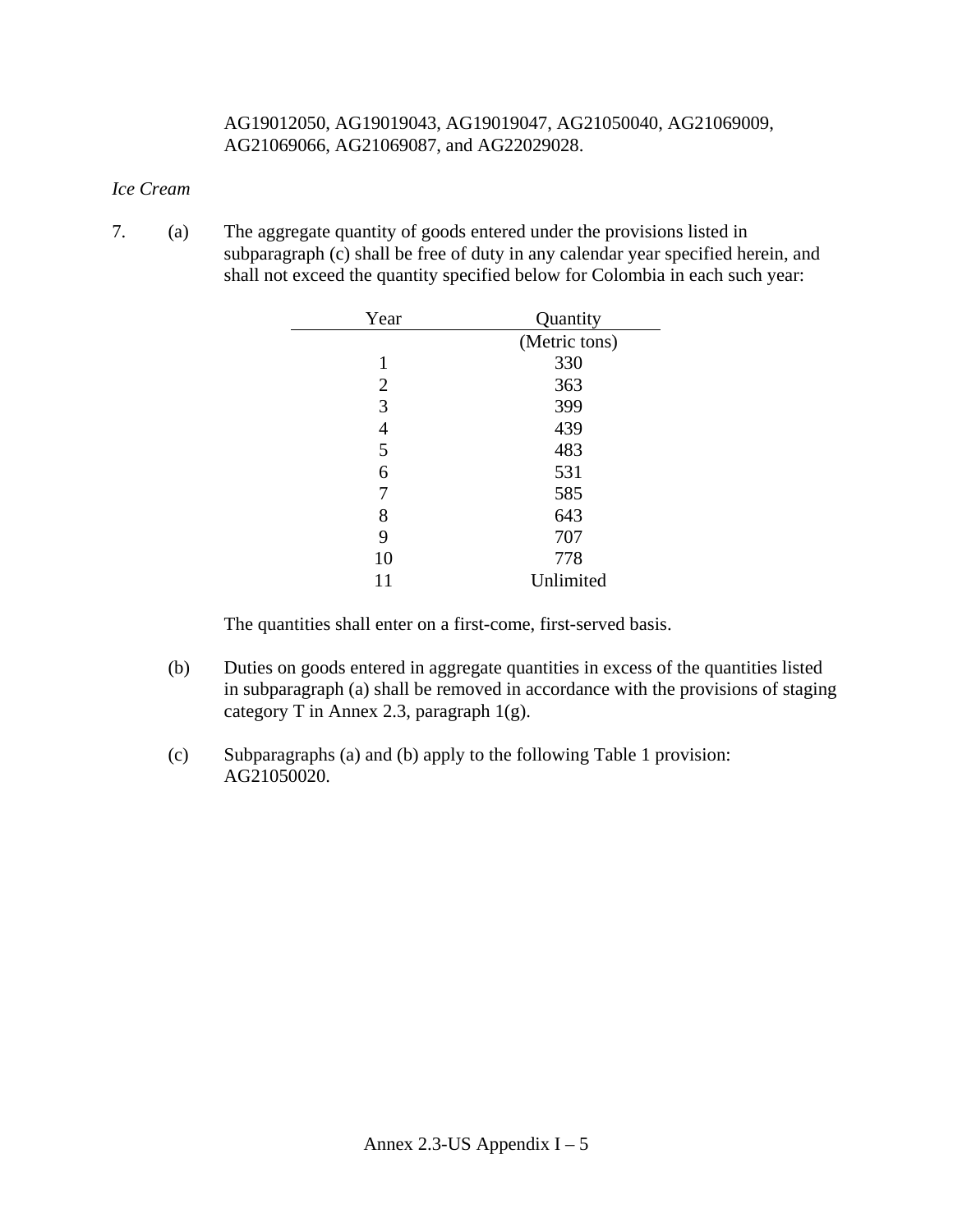#### *Tobacco*

8. (a) The aggregate quantity of goods entered under the provisions listed in subparagraph (c) shall be free of duty in any calendar year specified herein, and shall not exceed the quantity specified below for Colombia in each such year:

| Year           | Quantity      |
|----------------|---------------|
|                | (Metric tons) |
| 1              | 4,200         |
| $\overline{2}$ | 4,410         |
| 3              | 4,631         |
| 4              | 4,862         |
| 5              | 5,105         |
| 6              | 5,360         |
| 7              | 5,628         |
| 8              | 5,910         |
| 9              | 6,205         |
| 10             | 6,516         |
| 11             | 6,841         |
| 12             | 7,183         |
| 13             | 7,543         |
| 14             | 7,920         |
| 15             | Unlimited     |

The quantities shall enter on a first-come, first-served basis.

- (b) Duties on goods entered in aggregate quantities in excess of the quantities listed in subparagraph (a) shall be removed in accordance with the provisions of staging category D in Annex 2.3, paragraph 1(d).
- (c) Subparagraphs (a) and (b) apply to the following Table 1 provisions: AG24011065, AG24012035, AG24012087, AG24013070, AG24031090, AG24039147, and AG24039990.

### *Sugar*

9. (a) Subject to subparagraph (d), the aggregate quantity of goods entered under the provisions listed in subparagraph (c) shall be free of duty in any calendar year specified herein, and shall not exceed the quantity specified below for Colombia in each such year:

| Year | Quantity      |
|------|---------------|
|      | (Metric tons) |
|      | 50,000        |
|      | 50,750        |
| 2    | 51,500        |

#### Annex 2.3-US Appendix  $I - 6$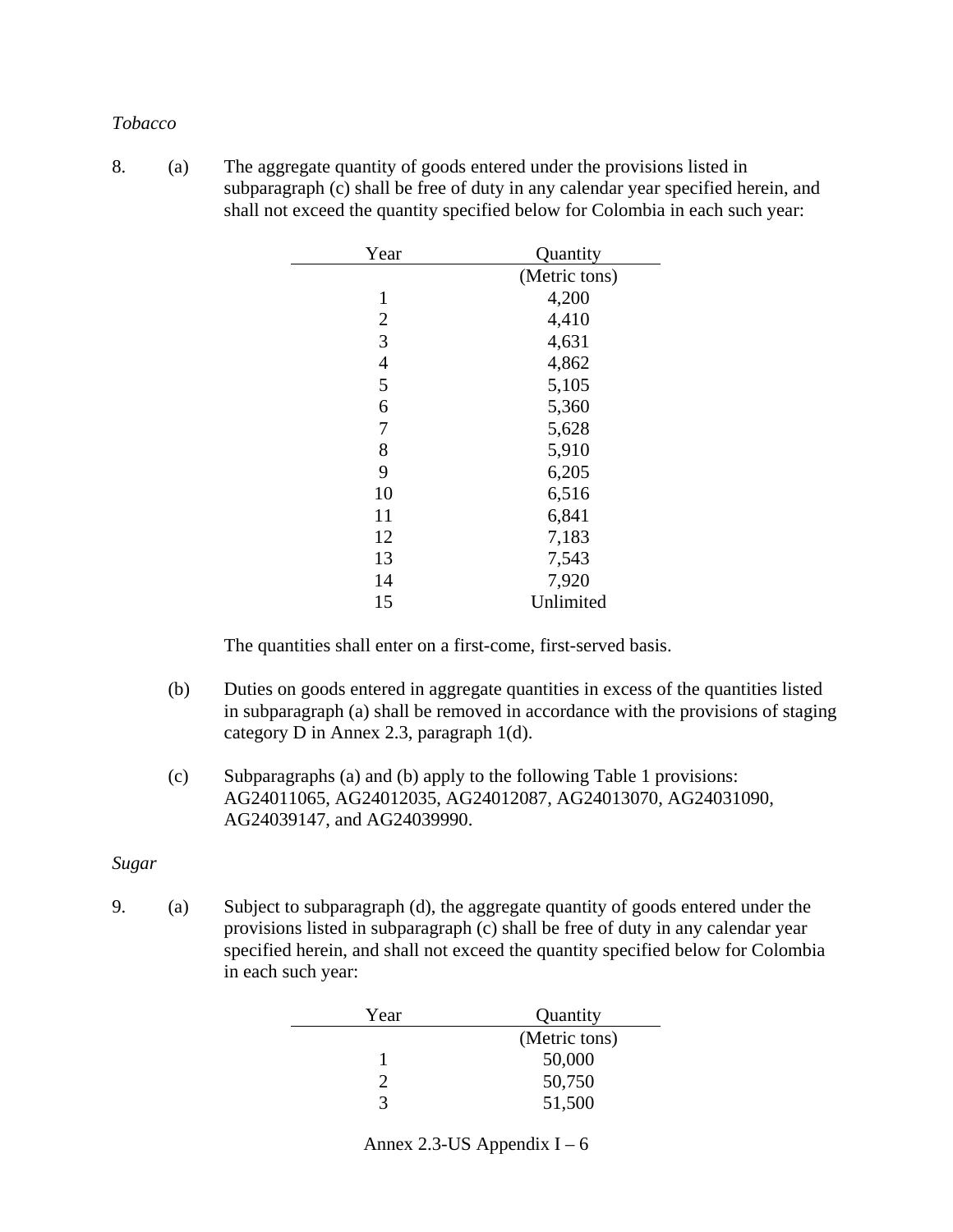| 4  | 52,250 |
|----|--------|
| 5  | 53,000 |
| 6  | 53,750 |
| 7  | 54,500 |
| 8  | 55,250 |
| 9  | 56,000 |
| 10 | 56,750 |
| 11 | 57,500 |
| 12 | 58,250 |
| 13 | 59,000 |
| 14 | 59,750 |
| 15 | 60,500 |

After year 15, the in-quota quantity grows at 750 MT per year.

The quantities of goods under the following tariff items shall be entered on a rawvalue equivalent basis: AG17011150, AG17011250, AG17019130, AG17019950, AG17029020, and AG21069046. Raw-value equivalents for sugar goods are contained in Chapter 17, U.S. Additional Note 5(c) to the HTSUS.

The United States shall administer the duty-free quantities established in this subparagraph through a certificate system substantially similar to that described in 15 C.F.R. § 2011.102(c) (2006) or through another system as Colombia and the United States may agree.

- (b) Goods entered in aggregate quantities in excess of the quantities provided under subparagraph (a) shall continue to receive most-favored-nation treatment.
- (c) Subparagraphs (a) and (b) apply to the following Table 1 provisions: AG17011150, AG17011250, AG17019130, AG17019148, AG17019158, AG17019950, AG17022028, AG17023028, AG17024028, AG17026028, AG17029020, AG17029058, AG17029068, AG17049068, AG17049078, AG18061015, AG18061028, AG18061038, AG18061055, AG18061075, AG18062073, AG18062077, AG18062094, AG18062098, AG18069039, AG18069049, AG18069059, AG19012025, AG19012035, AG19012060, AG19012070, AG19019054, AG19019058, AG21011238, AG21011248, AG21011258, AG21012038, AG21012048, AG21012058, AG21039078, AG21069046, AG21069072, AG21069076, AG21069080, AG21069091, AG21069094, and AG21069097.
- (d) In any year, duty free tariff treatment under subparagraph (a) for Colombia shall be accorded to the lesser of (i) the aggregate quantity set out in subparagraph (a) for Colombia, or (ii) a quantity equal to the amount by which Colombia's exports to all destinations exceeds its imports from all sources ("trade surplus") for goods classified under the following subheadings: HS1701.11, HS1701.12, HS1701.91, HS1701.99, HS1702.40, and HS1702.60, except that Colombia's exports to the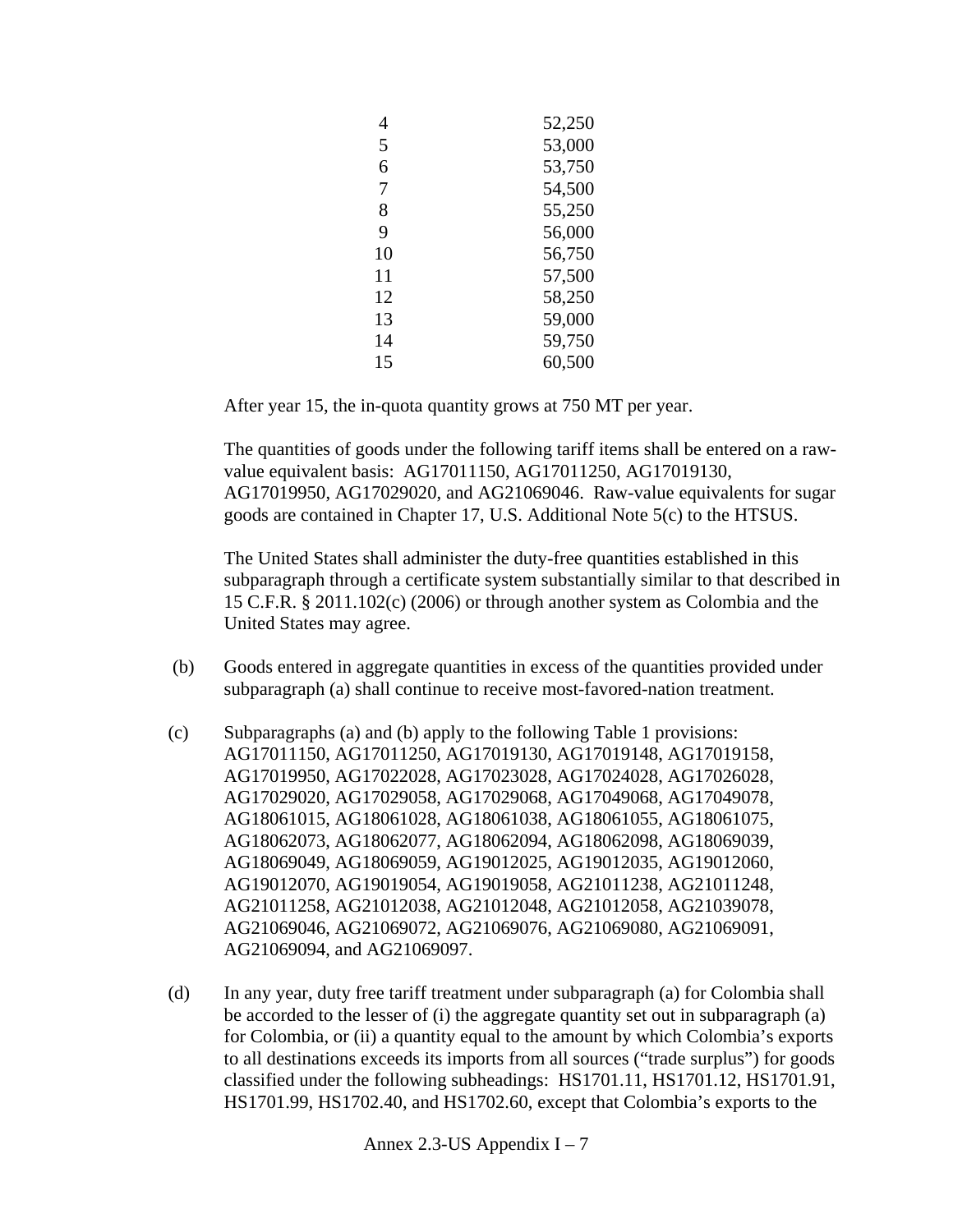United States of goods classified under subheadings HS1701.11, HS1701.12, HS1701.91, and HS1701.99 and its imports of originating goods of the United States classified under HS1702.40 and HS1702.60 shall not be included in the calculation of its trade surplus. Colombia's trade surplus shall be calculated using the most recent annual data available.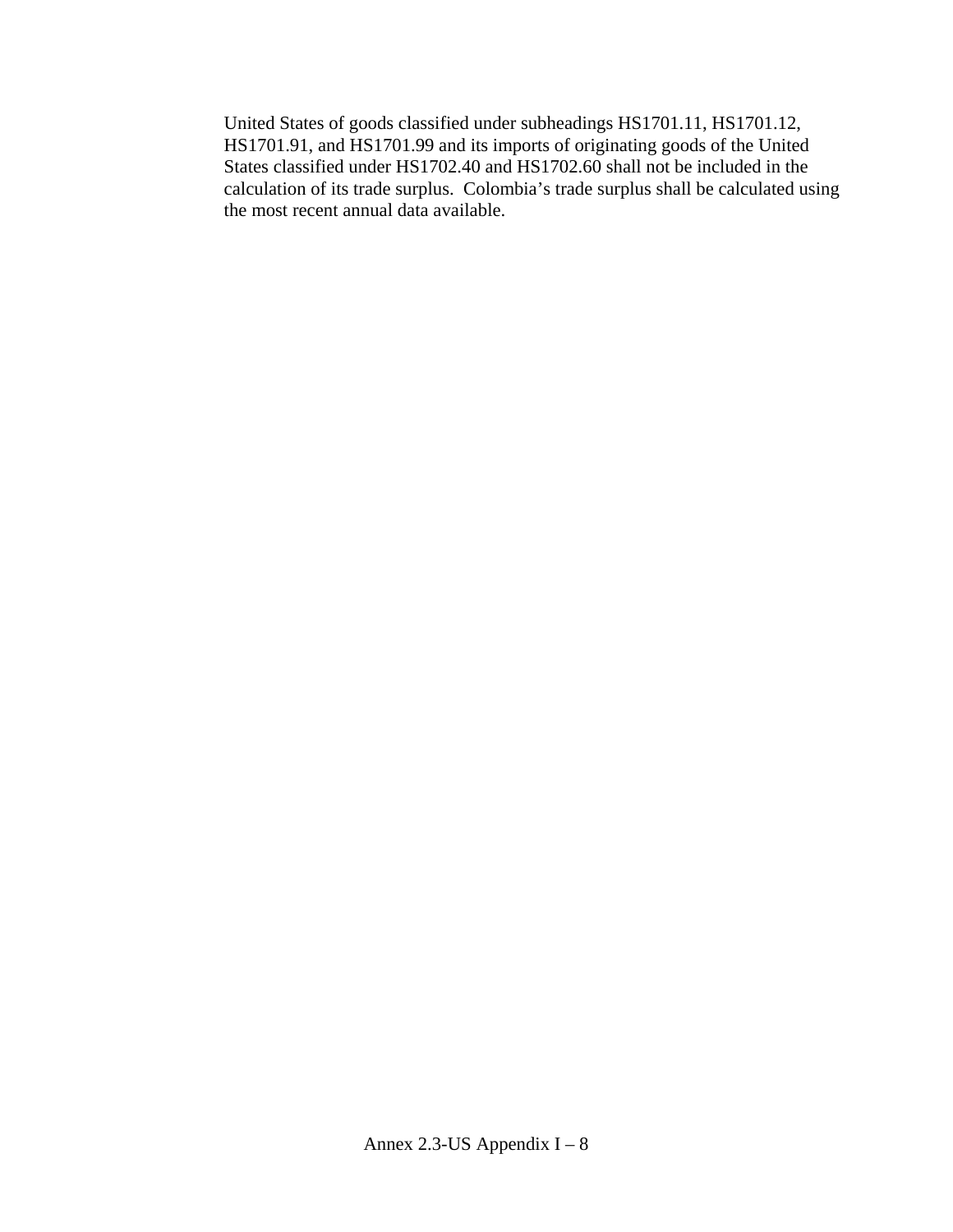#### **Table 1**

Heading Article Description AG02011050 Provided for in tariff item 02011050 AG02012080 Provided for in tariff item 02012080 AG02013080 Provided for in tariff item 02013080 AG02021050 Provided for in tariff item 02021050 AG02022080 Provided for in tariff item 02022080 AG02023080 Provided for in tariff item 02023080 AG04013025 Provided for in tariff item 04013025 AG04013075 Provided for in tariff item 04013075 AG04022950 Provided for in tariff item 04022950 AG04029990 Provided for in tariff item 04029990 AG04031050 Provided for in tariff item 04031050 AG04039016 Provided for in tariff item 04039016 AG04039078 Provided for in tariff item 04039078 AG04039095 Provided for in tariff item 04039095 AG04041015 Provided for in tariff item 04041015 AG04049050 Provided for in tariff item 04049050 AG04051020 Provided for in tariff item 04051020 AG04052030 Provided for in tariff item 04052030 AG04052070 Provided for in tariff item 04052070 AG04059020 Provided for in tariff item 04059020 AG04061008 Provided for in tariff item 04061008 AG04061018 Provided for in tariff item 04061018 AG04061028 Provided for in tariff item 04061028 AG04061038 Provided for in tariff item 04061038 AG04061048 Provided for in tariff item 04061048 AG04061058 Provided for in tariff item 04061058 AG04061068 Provided for in tariff item 04061068 AG04061078 Provided for in tariff item 04061078 AG04061088 Provided for in tariff item 04061088 AG04062028 Provided for in tariff item 04062028 AG04062033 Provided for in tariff item 04062033 AG04062039 Provided for in tariff item 04062039 AG04062048 Provided for in tariff item 04062048 AG04062053 Provided for in tariff item 04062053 AG04062063 Provided for in tariff item 04062063 AG04062067 Provided for in tariff item 04062067 AG04062071 Provided for in tariff item 04062071 AG04062075 Provided for in tariff item 04062075 AG04062079 Provided for in tariff item 04062079 AG04062083 Provided for in tariff item 04062083 AG04062087 Provided for in tariff item 04062087 AG04062091 Provided for in tariff item 04062091 AG04063018 Provided for in tariff item 04063018 AG04063028 Provided for in tariff item 04063028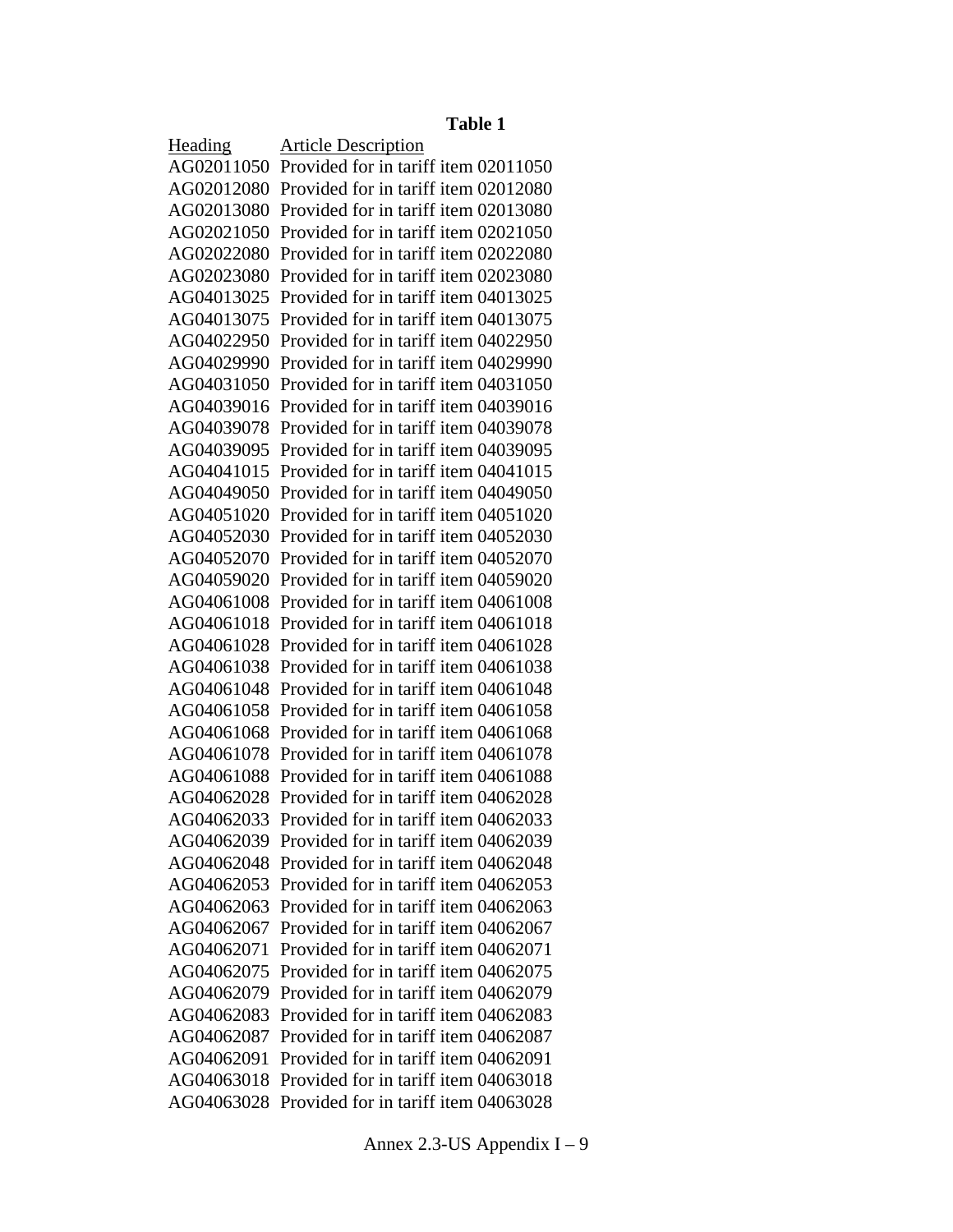AG04063038 Provided for in tariff item 04063038 AG04063048 Provided for in tariff item 04063048 AG04063053 Provided for in tariff item 04063053 AG04063063 Provided for in tariff item 04063063 AG04063067 Provided for in tariff item 04063067 AG04063071 Provided for in tariff item 04063071 AG04063075 Provided for in tariff item 04063075 AG04063079 Provided for in tariff item 04063079 AG04063083 Provided for in tariff item 04063083 AG04063087 Provided for in tariff item 04063087 AG04063091 Provided for in tariff item 04063091 AG04064070 Provided for in tariff item 04064070 AG04069012 Provided for in tariff item 04069012 AG04069018 Provided for in tariff item 04069018 AG04069032 Provided for in tariff item 04069032 AG04069037 Provided for in tariff item 04069037 AG04069042 Provided for in tariff item 04069042 AG04069048 Provided for in tariff item 04069048 AG04069054 Provided for in tariff item 04069054 AG04069068 Provided for in tariff item 04069068 AG04069074 Provided for in tariff item 04069074 AG04069078 Provided for in tariff item 04069078 AG04069084 Provided for in tariff item 04069084 AG04069088 Provided for in tariff item 04069088 AG04069092 Provided for in tariff item 04069092 AG04069094 Provided for in tariff item 04069094 AG04069097 Provided for in tariff item 04069097 AG15179060 Provided for in tariff item 15179060 AG17011150 Provided for in tariff item 17011150 AG17011250 Provided for in tariff item 17011250 AG17019130 Provided for in tariff item 17019130 AG17019148 Provided for in tariff item 17019148 AG17019158 Provided for in tariff item 17019158 AG17019950 Provided for in tariff item 17019950 AG17022028 Provided for in tariff item 17022028 AG17023028 Provided for in tariff item 17023028 AG17024028 Provided for in tariff item 17024028 AG17026028 Provided for in tariff item 17026028 AG17029020 Provided for in tariff item 17029020 AG17029058 Provided for in tariff item 17029058 AG17029068 Provided for in tariff item 17029068 AG17049058 Provided for in tariff item 17049058 AG17049068 Provided for in tariff item 17049068 AG17049078 Provided for in tariff item 17049078 AG18061015 Provided for in tariff item 18061015 AG18061028 Provided for in tariff item 18061028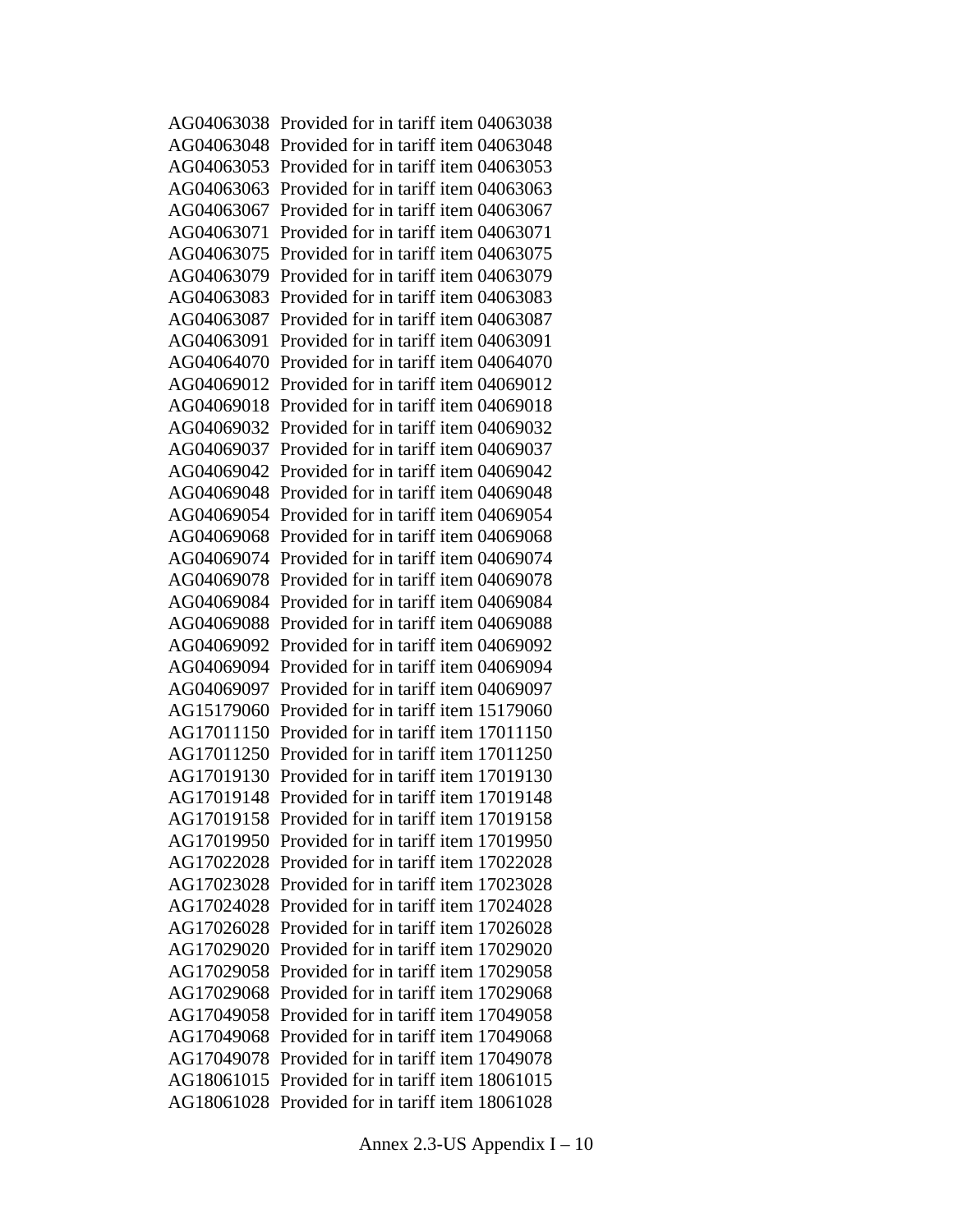AG18061038 Provided for in tariff item 18061038 AG18061055 Provided for in tariff item 18061055 AG18061075 Provided for in tariff item 18061075 AG18062073 Provided for in tariff item 18062073 AG18062077 Provided for in tariff item 18062077 AG18062082 Provided for in tariff item 18062082 AG18062083 Provided for in tariff item 18062083 AG18062094 Provided for in tariff item 18062094 AG18062098 Provided for in tariff item 18062098 AG18063270 Provided for in tariff item 18063270 AG18063280 Provided for in tariff item 18063280 AG18069008 Provided for in tariff item 18069008 AG18069010 Provided for in tariff item 18069010 AG18069039 Provided for in tariff item 18069039 AG18069049 Provided for in tariff item 18069049 AG18069059 Provided for in tariff item 18069059 AG19011030 Provided for in tariff item 19011030 AG19011040 Provided for in tariff item 19011040 AG19011075 Provided for in tariff item 19011075 AG19011085 Provided for in tariff item 19011085 AG19012015 Provided for in tariff item 19012015 AG19012025 Provided for in tariff item 19012025 AG19012035 Provided for in tariff item 19012035 AG19012050 Provided for in tariff item 19012050 AG19012060 Provided for in tariff item 19012060 AG19012070 Provided for in tariff item 19012070 AG19019036 Provided for in tariff item 19019036 AG19019043 Provided for in tariff item 19019043 AG19019047 Provided for in tariff item 19019047 AG19019054 Provided for in tariff item 19019054 AG19019058 Provided for in tariff item 19019058 AG21011238 Provided for in tariff item 21011238 AG21011248 Provided for in tariff item 21011248 AG21011258 Provided for in tariff item 21011258 AG21012038 Provided for in tariff item 21012038 AG21012048 Provided for in tariff item 21012048 AG21012058 Provided for in tariff item 21012058 AG21039078 Provided for in tariff item 21039078 AG21050020 Provided for in tariff item 21050020 AG21050040 Provided for in tariff item 21050040 AG21069009 Provided for in tariff item 21069009 AG21069026 Provided for in tariff item 21069026 AG21069036 Provided for in tariff item 21069036 AG21069046 Provided for in tariff item 21069046 AG21069066 Provided for in tariff item 21069066 AG21069072 Provided for in tariff item 21069072